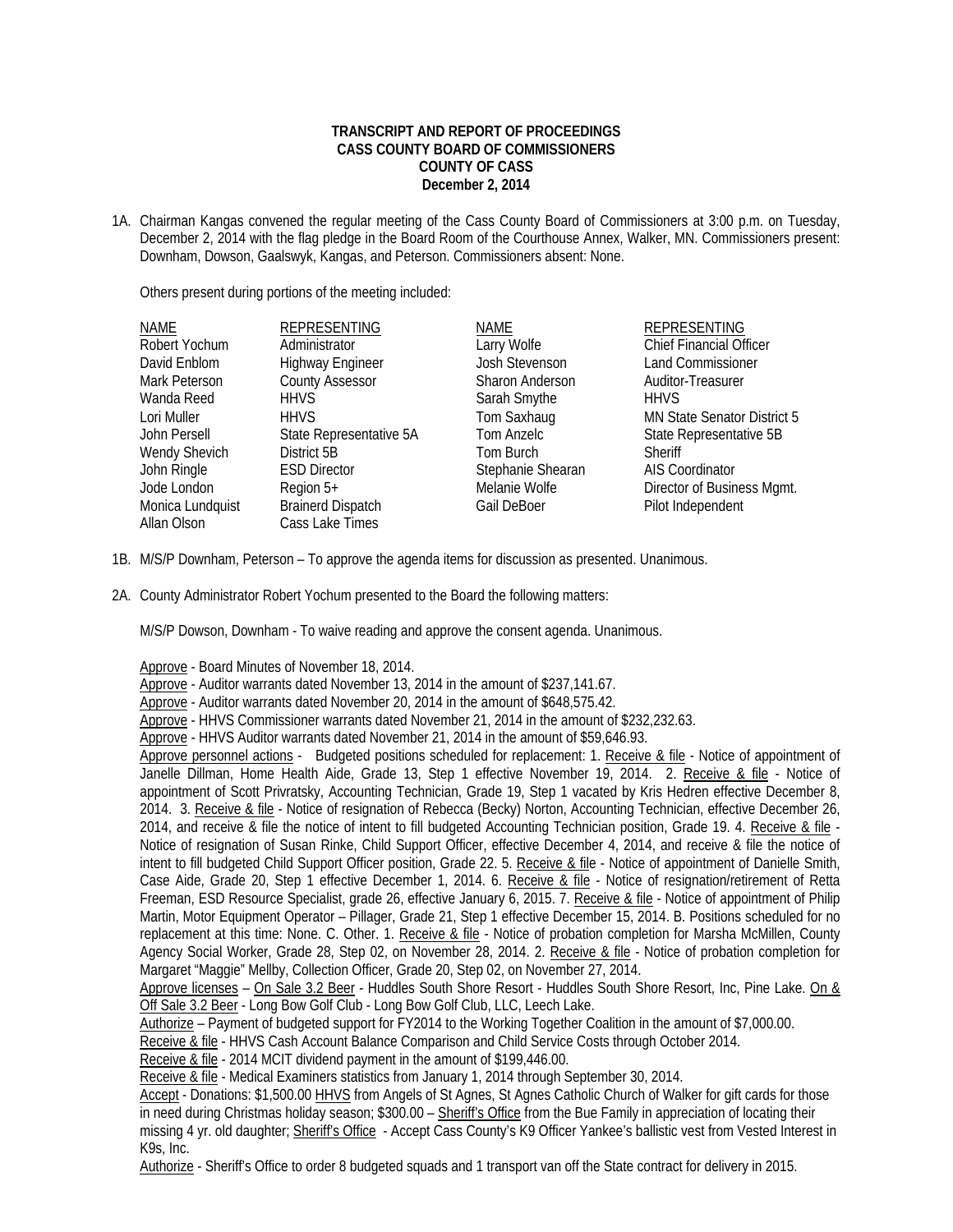Receive & file - Receipt of Outstanding Agency award to Sheriff's Office for 4<sup>th</sup> quarter of "Toward Zero Deaths" Enforcement grant.

 Approve - Resolution No. 53-14 property repurchase by Robert Rasmussen PID No.51-010-1307 Govt. 7, Sec. 10, 140 Twp. (Woodrow) Rge. 29.

Commissioner Dowson offered Resolution No. 53-14 and moved its adoption, Commissioner Downham seconded:

Be it resolved that the Cass County Board of Commissioners hereby approves the repurchase of Parcel #51-010-1307,

EXHIBIT "A" That part of Government Lot Seven (7.); Section Ten (10), Township One Hundred Forty(140) North, Range Twenty-nine (29) West of the Fifth Principal Meridian, in Cass County, Minnesota described as follows: Commencing at the Northeast corner of Norway Pine View Drive according to the recorded plat of Norway Pine View thereof; thence South 45 degrees 32 minutes 33 seconds west 132.55 feet along the easterly line of Said Drive; thence .South 12 degrees 34 minutes 19 seconds East 169.73 feet; thence South 52 degrees 43 minutes .36 seconds East 150.00 feet to the point beginning; thence South 48 degrees 28 minutes 58 seconds West 222.96 feet to a point on said Drive; thence South 76 degrees 25 minutes Eas.t 245.64 feet along said Drive; thence Southeasterly 87 .41 feet along said Drive along a tangential curve concave to the southwest having a central angel of 62 degrees 36 minutes 20 seconds and a radius of 80.00 feet; thence North 18 degrees 34 minutes 40 seconds East not tangent to said curve, 154 feet more or less to the shore of McKeown Lake; thence Northwesterly along said shore to a point that bears North 48 degrees 28 minutes 58 seconds East from the point of beginning; thence South 48 degrees 28 minutes 58 seconds West 15 feet more or less to the point of beginning.

The repurchase to Robert Rasmussen, is authorized for payment of \$6,328.57 for past and current taxes and fees in accordance with the application and subject to deed approval.

Resolution No. 53-14 was adopted by majority vote: Downham, Dowson, Gaalswyk, Kangas, Peterson. Nays: None.

Receive & file - Correspondence from Great River Energy regarding the Motley area 115kV transmission project update. Receive & file - Payment to municipalities for 2014 routine maintenance costs in the amount of \$13,348.89.

 Approve - Transfer of funds from Unorganized Township to Highway Department in the amount of \$146,058.34 for road maintenance and administrative costs from July through October 2014.

 Approve - Agreement with Cass County/Leech Lake Reservation Children's Initiative, Inc. from January 1, through December 31, 2015.

Receive & file - Sheriff's Office lease update with City of Pine River.

Receive & file - Timber auction results of November 26, 2014 totaling 5,107.50 cords plus 117.80 mbf saw timber totaling \$133,024.00.

Approve - Capital project payments: Mark Beard (Inv.#0018) – Walker Highway Shop upgrades in the amount of \$1,600.00.

2B. Administrator Yochum reported that the Longville Area Ambulance Building District Joint Powers Board met on November 20, 2014 and took action to convey the Longville Area Ambulance Building to Cass County. In addition, the Joint Powers Board adopted a resolution to repeal the related joint powers agreement and disband the Joint Powers Board upon completion of the transfer of ownership of the building to Cass County. Mr. Yochum presented an assignment of lease agreement requested by the City of Longville including a covenant acknowledging Federal Aviation Administration jurisdiction of the land affected by the lease.

M/S/P Dowson, Peterson - To accept a donation to Cass County of a building plus \$1 from the Longville Area Ambulance Building District, to approve assignment of all Longville Area Subordinate Service District November 08, 2006 land lease agreement interests to the County of Cass, to approve County consent to the referenced lease agreement assignment including a covenant acknowledging Federal Aviation Administration jurisdiction, and to provide a certificate of gratitude to the Townships of Boy Lake, Kego, Wabedo, and Woodrow and the City of Longville. Unanimous.

3A. MN State Senator Tom Saxhaug (District 5), MN State Representative John Persell (District 5A), and MN Representative Tom Anzelc (District 5B) discussed 2015 legislative initiatives with the Board of Commissioners. Additional comments were made by Highway Engineer Enblom, Auditor-Treasurer Anderson, and Assessor Peterson. The Board thanked all for the update. No action necessary.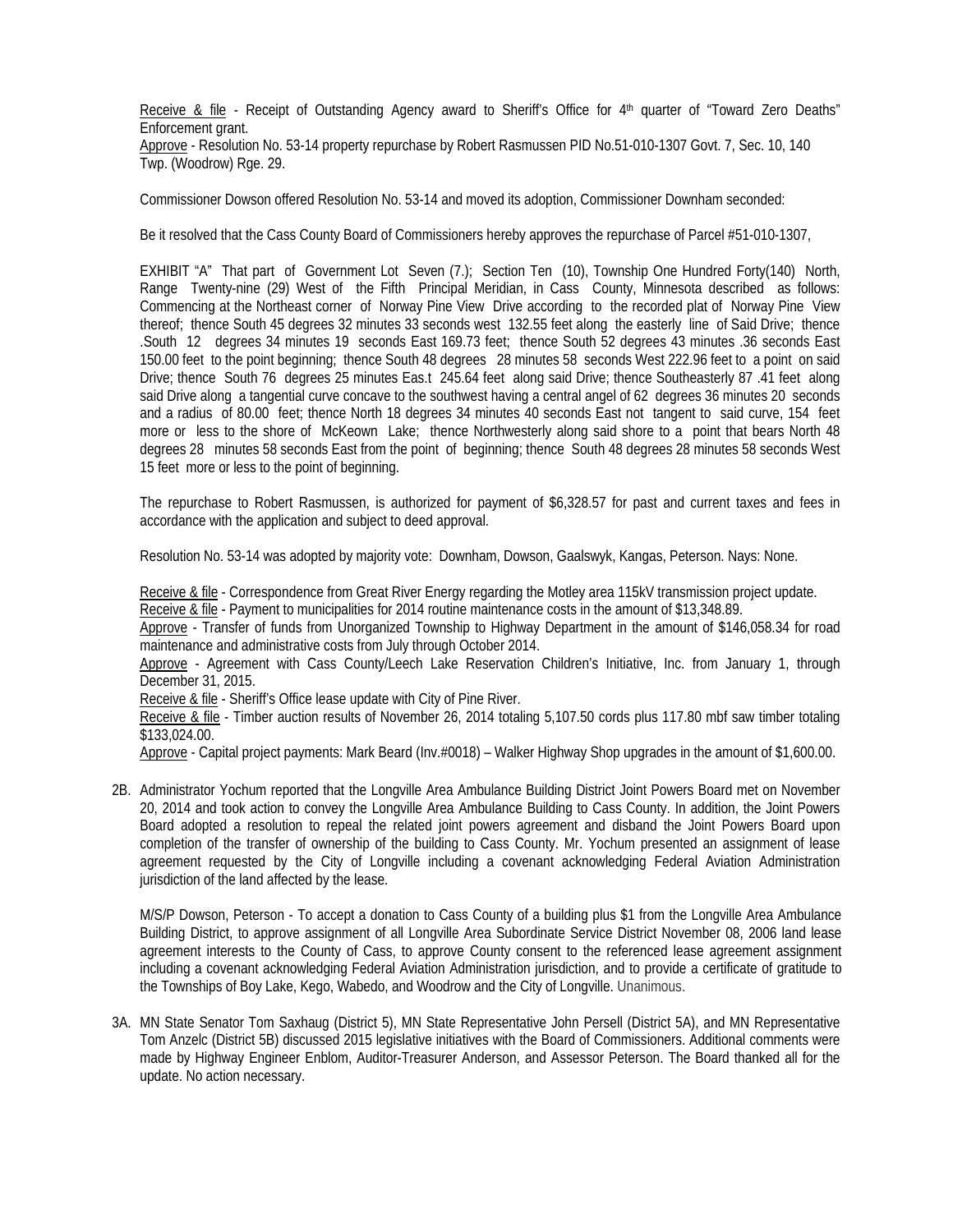4A. Highway Engineer Dave Enblom reported a request from the Shingobee Connection Trail Task Force to utilize Conservation Fund #73 funds in the amount of \$20,000.00 to relocate approximately 300 feet of the Shingobee Connection Trail route off the shoulder of Christmas Point Road in Shingobee Township to adjacent private land easements. Mr. Enblom suggested tabling the matter for additional information from those affected by the project.

 M/S/P Dowson, Gaalswyk – To table the Shingobee Connection Trail Task Force Christmas Point Road project. Unanimous.

- 5A. Financial Assistance Supervisors Wanda Reed and Sarah Smythe presented HHVS Income Maintenance Unit activity levels and customer service feedback at the Backus, and Cass Lake offices. Ms. Reed reported 283 client visitors at the Backus office from July 1 through November 21, 2014. Ms. Smythe reported 620 client visitors at the Cass Lake office from June 09 through November 21, 2014. Both supervisors presented very positive customer feedback remarks received by HHVS. The Board complimented the staff for the HHVS services at Backus and Cass Lake. No action necessary at this time.
- 5B. County Team Leader Lori Muller presented an update on the launch of the MnChoices Initiative. MnChoices is a single comprehensive assessment and support planning web-based application for long-term services and supports in Minnesota. Funded by the 2009 legislature, it reflects stakeholder recommendations and takes the place of multiple assessment tools currently used for developmental disability, long term care, and personal care assistance. In the future MnChoices will also replace private duty nursing assessments. Statewide it is projected that more than 143,000 assessments will be completed in 2015. Cass County has now implemented MnChoices for new intakes and reassessment clients in the next year or so. Ms. Muller noted that current standards include 3 hours of client interview to complete the assessment. No action necessary at this time.
- 5C. County Team Leader Muller reported that the University of MN Mental Health First Aid Certification Training previously discussed with the Board was held on September 24, 2014 at Hope Lutheran Church, Walker, MN. 35 people were in attendance from a variety of professions to identify risk factors, warning signs, and share treatment practices for mental health problems. No action necessary.
- 6A. Jode London introduced herself and explained the services of the non-profit agency "Wellness in the Woods focused on mental health issues. Ms. London reported that a recently completed project was a Region V+ Adult Mental Health Guide to Services. The guide is being distributed throughout the six counties of Region V+ to assist members of all counties access resources. Law enforcement is a particular emphasis so that mental health crisis situations are promptly referred to other partners so law enforcement officers may resume their duty to "serve and protect" while mental health professionals care for people. The Board thanked Ms. London for the presentation, no action necessary.
- 7A. ESD Director John Ringle and AIS Coordinator Stephanie Shearan discussed the Aquatic Invasive Species program annual report. In April 2014, Cass County, through the Cass Soil and Water Conservation Board (SWCD), implemented an Aquatic Invasive Species (AIS) prevention and management program. Stephanie Shearen was hired to serve as the AIS Inspection Coordinator. Initial funding consisted of \$33,880 in contributions by Cass County Lake Associations, Townships, matched by Cass County and Cass SWCD. Subsequently the MN State legislature authorized funding for AIS prevention and management. Cass County's allocation is \$225,000 in fiscal year 2014 and \$550,000 in fiscal year 2015. Ms. Shearan summarized program 2014 activities including inspections, decontamination, education, and special projects thus far planned for 2015 (Countywide video campaign, lake association projects at the Boy River Chain, Washburn, Lawrence, Roosevelt, Thunder Lake, Townline, and Webb). ESD Director Ringle reported an AIS 2014 program cost of \$93,454 (\$33,880 from initial fund plan and \$59,574 from the 2014 legislative funding). The Board congratulated Ms. Shearan and ESD on the first year accomplishments. No action necessary.
- 8. County Administrator Yochum confirmed the upcoming meeting schedule:

 M/S/P Dowson, Downham – To approve holiday closing at 3:00 p.m. on December 24, and December 31, 2014 for all county facilities except the Sheriff's Office. Unanimous.

 M/S/P Gaalswyk, Downham – To recess this meeting at 4:50 p.m. until the Truth-N-Taxation public hearing at 6:00 p.m. in the Commissioners Board Room, Courthouse Annex, Walker, MN. Unanimous.